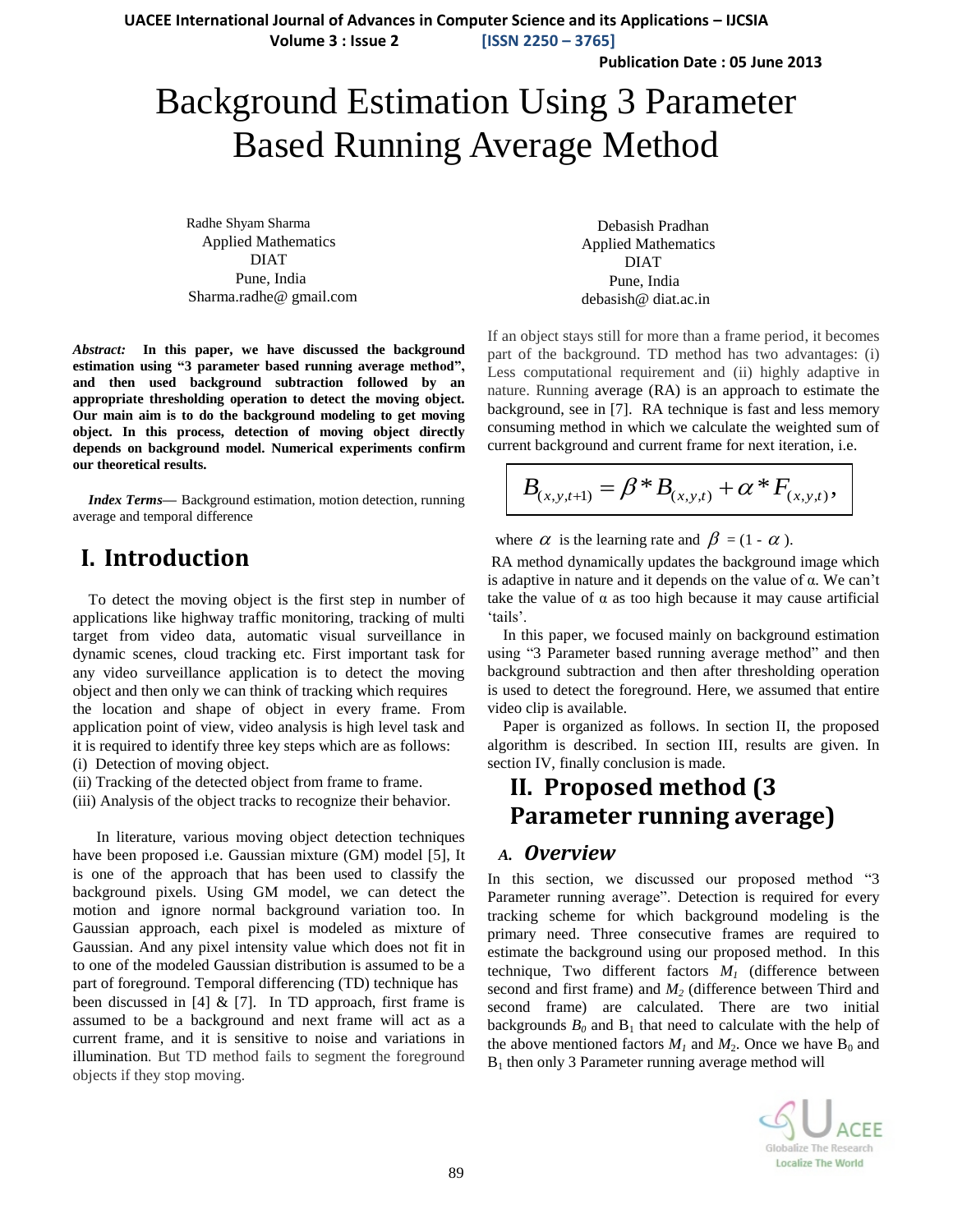**Publication Date : 05 June 2013**

Applicable to update the background effectively (i.e.  $B_{(x, y, t+1)}$ ) as follows:

$$
B_{(x,y,t+1)} = \alpha^* F_{(x,y,t)} + \beta^* B_{(x,y,t)} + \gamma^* B_{(x,y,t-1)}.
$$

**Our observations are:** 

- $\bullet$   $\alpha + \beta + \gamma = 1$ ,
- $\alpha > \beta > \gamma$  and
- The value of  $\alpha$  neither be too high nor be too low.

## *B. Block Structure*



### *C. Basic Steps*

- 1. Take video input.
- 2. Read at least 4 frame like  $F_{(x,y,t-2)}$ ,  $F_{(x,y,t-1)}$ ,  $F_{(x,y,t)}$  &  $F_{(x,y,t+1)}$ .
- 3. Calculate two factors namely  $M_1 \& M_2$ .
- 4. Calculate initial backgrounds  $B_0$  and  $B_1 (B_{(x, y, t)} \& B_{(x, t)})$  $_{y, t-1)}$ .
- 5. Estimate new background  $B_{(x, y, t+1)}$ .
- 6. Take the absolute difference (D) between new frame  $(F_{(x, y, t+1)})$  and new background  $(B_{(x, y, t+1)})$ .
- 7. Apply appropriate threshold.
- 8. Get the moving object.

## *D. Background Subtraction*

The background subtraction technique includes two steps:

- (i) Update the background appropriately and
- (ii) Suitable subtraction between current frame and updated background.

# *E. Thresholding*

Threshold pays a vital role in image segmentation, but choosing its value is still challenging. If the threshold value is too large, we will lose much of the details of an image and if we choose a too low threshold, it will introduce lots of noise. Once we lost the details of an image then there is no way to recover it. That"s why we always in favour of choosing low threshold and after that use appropriate filter to eliminate the noise effect.

# **III. Results**

We used MATLAB to implement our proposed method. Fig (a), fig (b), fig (c) and fig (d) are four consecutive input frames and result from our proposed method is given in fig (e). Results Based on RA and TD are shown in fig (f) and fig (g) respectively.

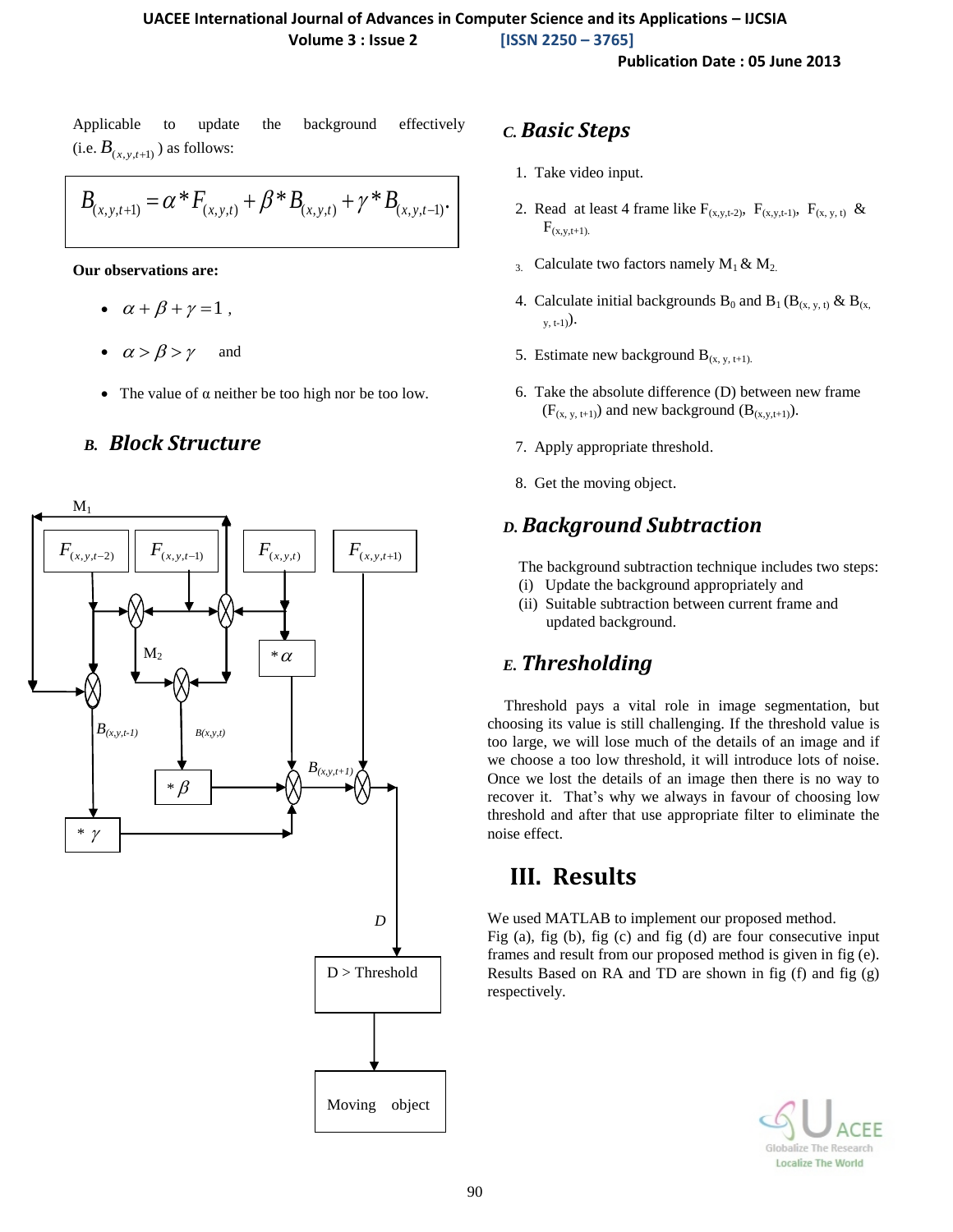### **UACEE International Journal of Advances in Computer Science and its Applications – IJCSIA Volume 3 : Issue 2 [ISSN 2250 – 3765]**

**Publication Date : 05 June 2013**



Fig (a)



Fig  $(d)$ 



Fig (b)



Fig (e)



Fig (c)



Fig (f)